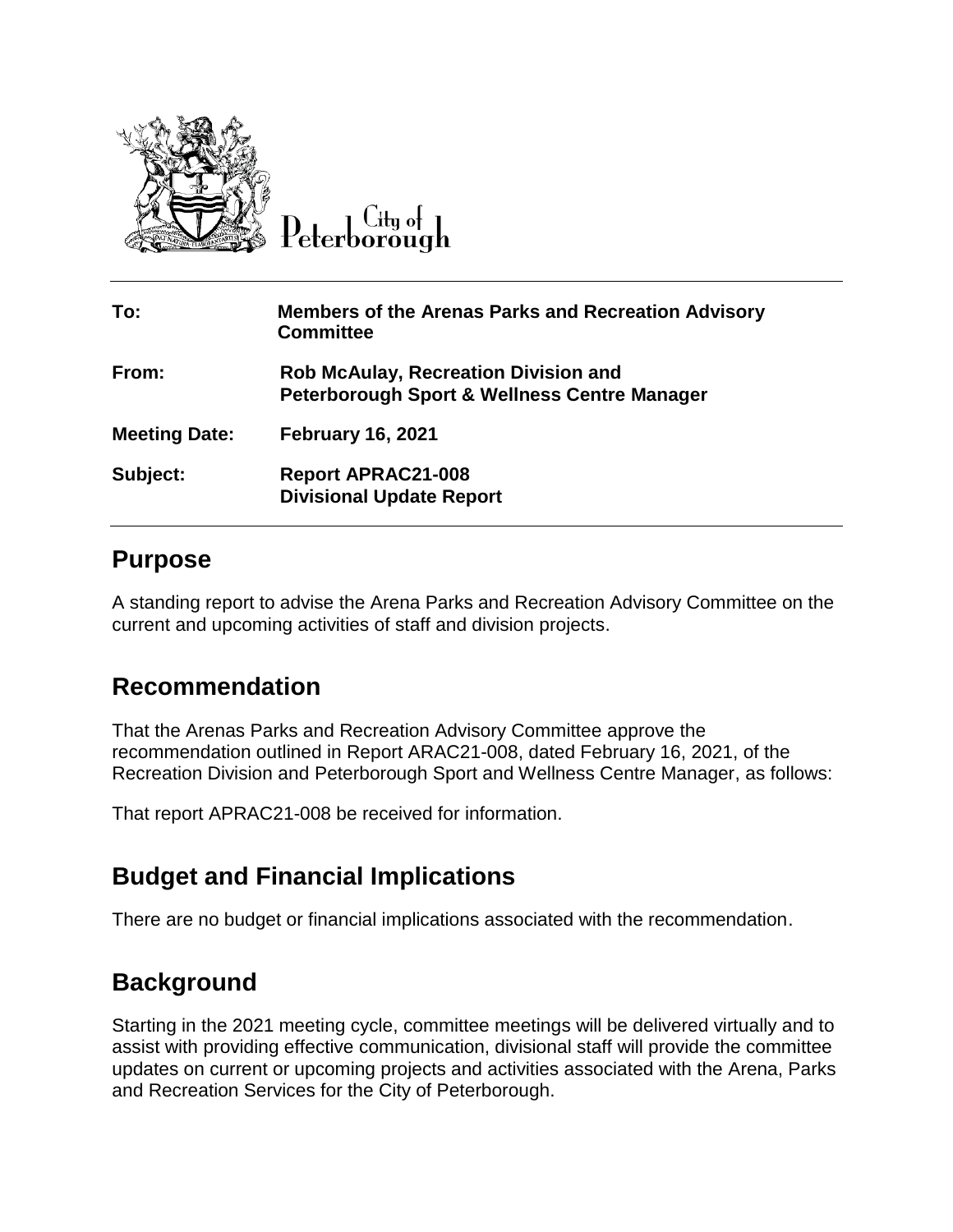# **Arena Division – Sue Warrington**

**Capital Projects – Arena Facilities;** There are several major capital projects scheduled for 2021 in arena facilities. Most of these projects will impact the activities that can proceed in these facilities, requiring ice and floor allocation changes during the projects:

| <b>Facility</b>        | <b>Project Description</b>                                                           | <b>Impact on Activities</b>                                                                                                                                                                                                    |
|------------------------|--------------------------------------------------------------------------------------|--------------------------------------------------------------------------------------------------------------------------------------------------------------------------------------------------------------------------------|
| <b>Evinrude Centre</b> | Roof & HVAC Replacement-<br>Phase 2- Arena Roofing                                   | Freedom Pad Closed during<br>$\bullet$<br>summer to early fall;<br>Leons Pad available for floor<br>$\bullet$<br>use until mid August;<br>Summer ice/floor schedules<br>$\bullet$<br>with<br>Kinsmen<br>swapped<br>Centre      |
| <b>Evinrude Centre</b> | <b>Replace Parking Lot Lights</b><br>with LED                                        | No impact on activities<br>$\bullet$                                                                                                                                                                                           |
| <b>Kinsmen Centre</b>  | <b>Replace Refrigeration</b><br>Condenser                                            | performed<br>Can<br>be<br>$\bullet$<br>in<br>spring/summer when ice is<br>removed and have no impact<br>on floor activities up to July;<br>Ice to be installed for mid-July<br>$\bullet$<br>in advance of CHE hockey<br>school |
| <b>Memorial Centre</b> | <b>Replace Refrigeration</b><br>Condenser                                            | Can be performed in summer<br>$\bullet$<br>when ice is removed and<br>impact on floor<br>have<br>no<br>activities;-Ice to be prepared<br>for fall as normally scheduled.                                                       |
| <b>Memorial Centre</b> | Scoreboard Refurbishment-<br><b>Reinforcement of Structure</b><br>and Support System | To be scheduled-will impact<br>$\bullet$<br>the scheduling of activities                                                                                                                                                       |
| <b>Memorial Centre</b> | <b>Netting Structure Support</b><br><b>System Replacement</b>                        | Minimal impact to scheduling<br>$\bullet$<br>of activities;<br>Scheduled to start Feb. 8 and<br>$\bullet$<br>completed on Feb. 11 at 2<br>p.m.                                                                                 |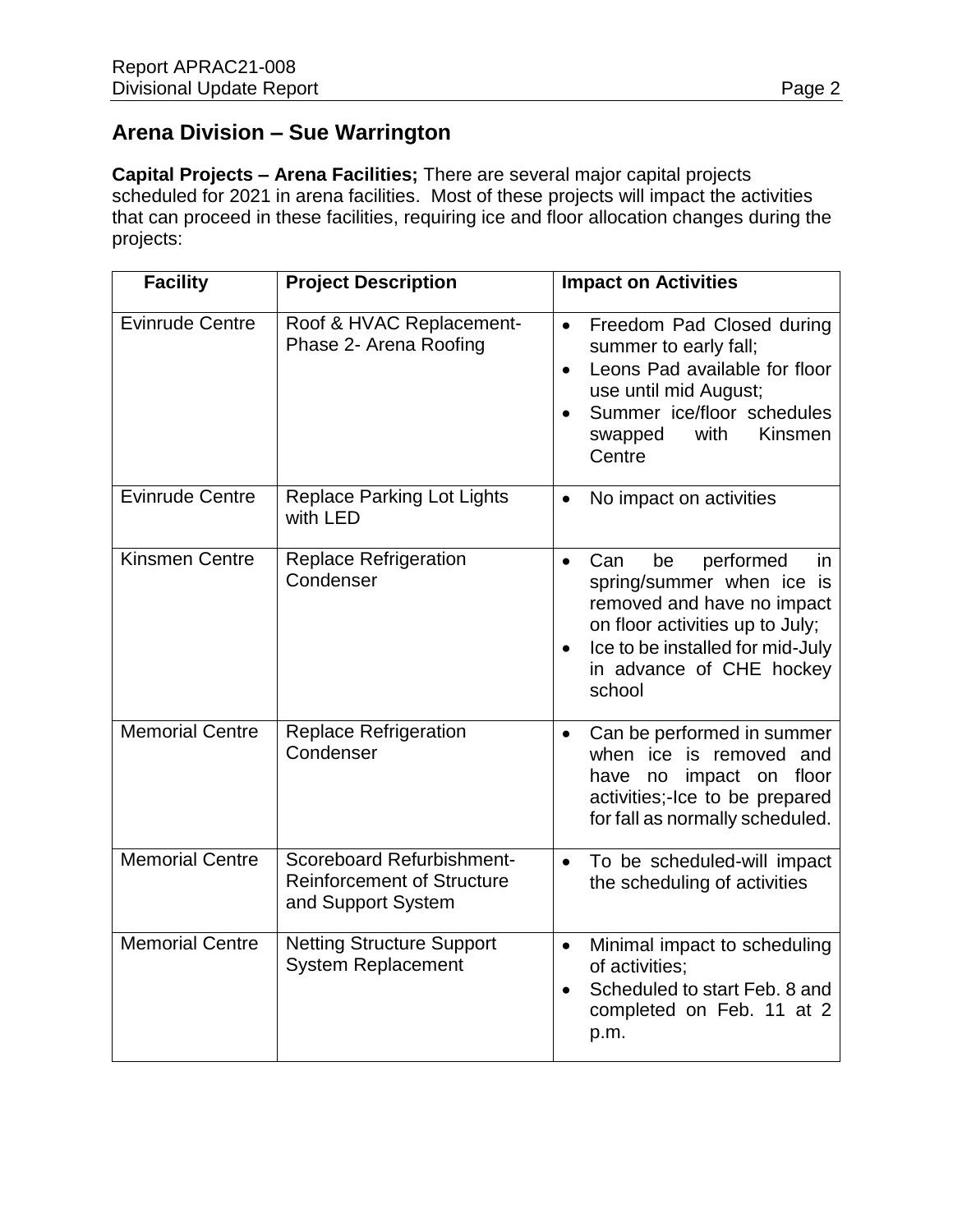**2021 Allocations – Ice, Floor, Room and Facility Rentals;** Facility closures due to the pandemic - all rental bookings in City facilities have been cancelled since December 26, 2020 to February 10, 2021 (as revised by the Province). A full refund/credit provided for cancelled dates. Staff continue to regularly consult with Public Health officials regarding any revisions to the provincial shutdown instructions and provide email updates to all user groups as information becomes available.

Ice and floor scheduling to resume within the Provincial and Municipal guidelines once changes to the current lockdown are authorized and the activities scheduled are being adjusted based on the capital projects underway.

Rentals in the Banquet Hall remain cancelled as this location is on standby for Emergency Management purposes.

The Peterborough Petes 2020/21 Season is still on hold pending restrictions.

The Peterborough and District Farmers' Market Association continues to operate a Saturday morning Farmers' Market in the Morrow Building, following Peterborough Public Health guidelines as permitted under the Provincial regulations.

The Peterborough Lakers 2021 Season is on hold pending restrictions.

**Marina Operations;** The responsibility to manage the Peterborough Marina has been redirected to Arena Division from Recreation Division.

Site preparations for the upcoming boating season are currently underway lead by Paul Wannamaker and Brad Putnam, including the continuation of the Marina Restaurant lease agreement.

A project to enhance the existing customer WiFi for registered boaters with a more secure and reliable system is currently under review and would include the addition of two broadband towers on the property. Future phase project of potential upgrades for Del Crary Park/Public use to be investigated for 2022 and beyond.

**Urban Park Operations- Ice Rink;** The responsibility of operating the Urban Park outdoor ice rink will be managed by the Arena Division. Programming activities (events etc.) to be managed by the Recreation Division. Planned for seasonal operation of Dec-Mar with daily hours of operation for the rink of 10:00 a.m. to 10:00 p.m. Staffed with an Arena Operator responsible for rink and general park maintenance, including ice resurfacing. Projected to open in winter of 2021.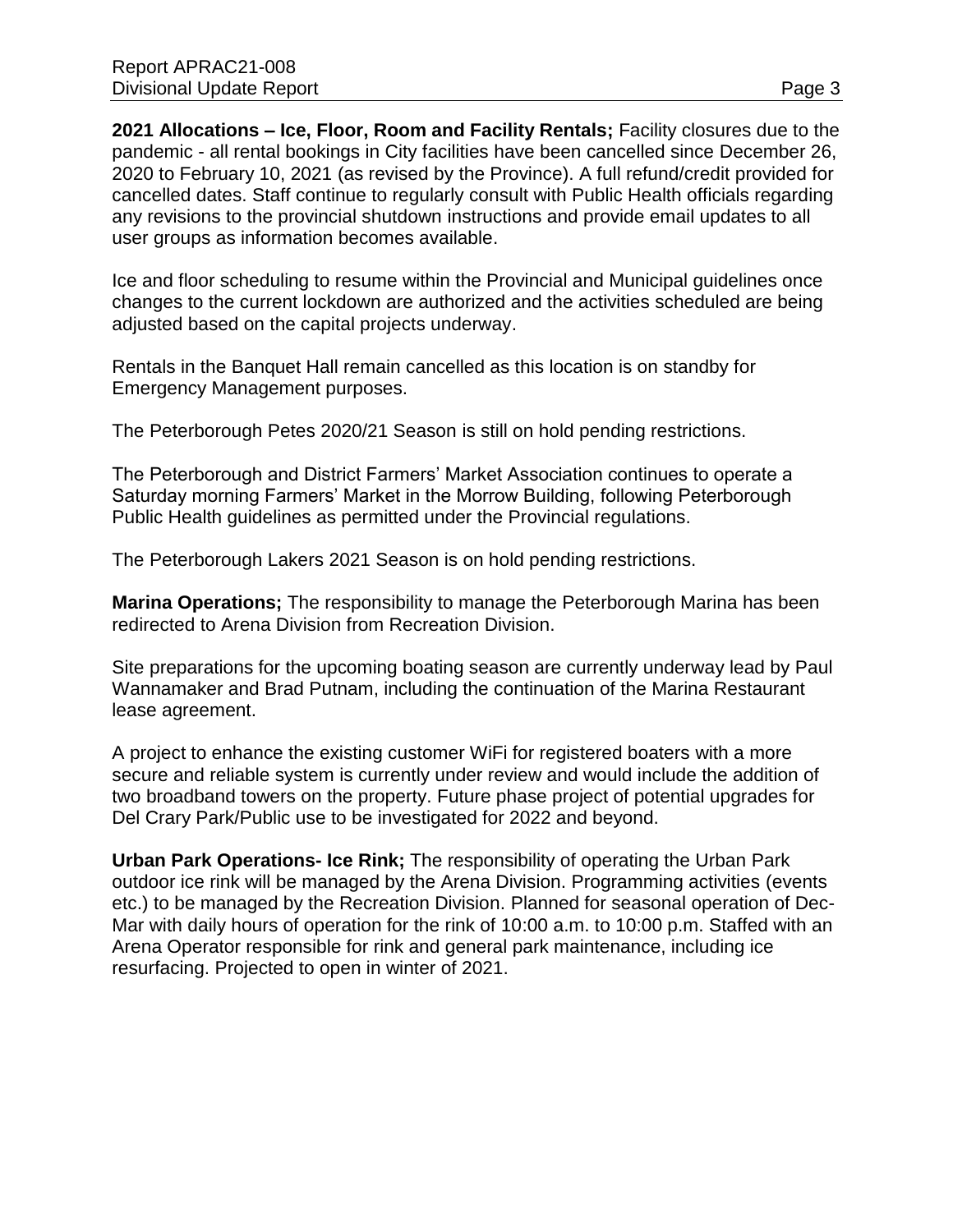### **Facilities and Planning – Gillian Barnes**

**New Arena and Aquatics Complex project update**; Council approved Report CSD20- 005 dated November 9, 2020 recommending that the Morrow Park location be explored as the future site of the project. Perkins+Will have been retained to continue work as the prime consultant. A schedule of work has begun to develop a conceptual plan, undertake initial site studies and begin stakeholder engagement.

**Fire Station 2 Relocation project update;** Council approved Report CAOFS21-001 dated January 11, 2021 recommending two locations continue to be considered for the new Fire Station 2 site; Sunset – 916 Chemong Road and Northcrest – 100 Marina Blvd.

Project details and reports are available on the City's project webpage and a community consultation is currently in progress via the City's online community engagement hub at connectptbo.ca. The site studies, that include a conceptual site layout and site statistics, are available for viewing and there is an online survey for community participation.

**Holy Cross Field project update;** The majority of the project is now complete with the track surface remaining to be completed this Spring.

### **Planning and Urban Design – Brian Buchardt**

No updates from Brian Buchardt on planning and urban design projects.

### **Parks and Fields – Cassandra Babcock**

Please see report APRAC21-005, as that report contains updates for the division during this meeting session.

### **Recreation Programs – Heather Stephens**

Due to the pandemic and provincial lockdown imposed on December 26, 2020 there are no programs currently being offered in the City of Peterborough. The program team has been busy planning for spring and summer programming as well as re-opening of operations and winter programs once restrictions are removed.

### **Recreation Services – Rob McAulay**

**Peterborough Sport and Wellness Centre Renovation Project;** the project has not received an update from the province on the status of the grant funding. Update is expected in early spring at the latest. The public survey closed on January 26, 2021